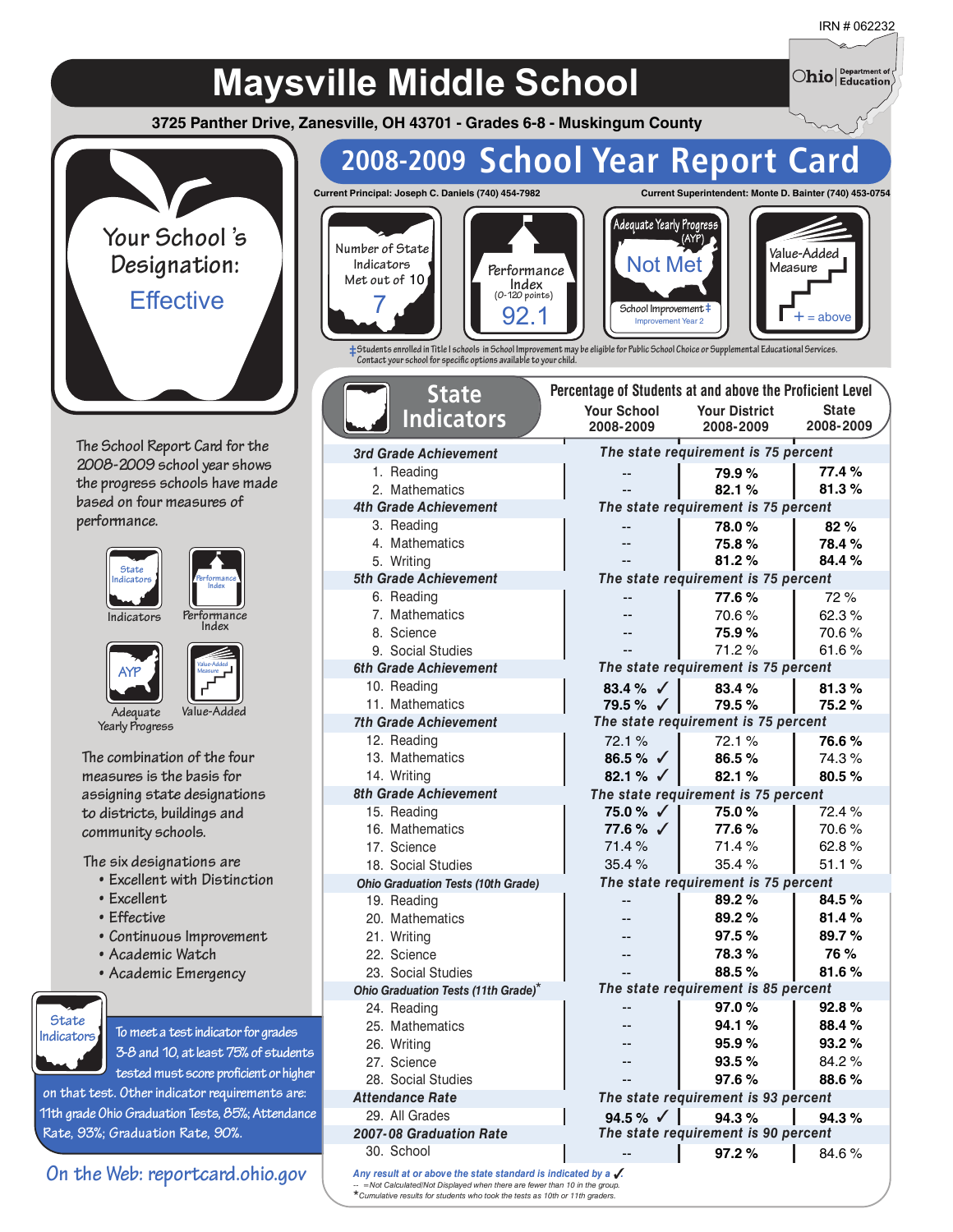

**State Indicators**

**The State Indicators are**

**based on state assessments, as well as on attendance and graduation rates. To earn an indicator for Achievement or Graduation Tests, at least75% of students must reach proficient or above for the given assessment. For the 11th grade Ohio Graduation Tests indicators, a cumulative 85% passage rate for each assessment is required.**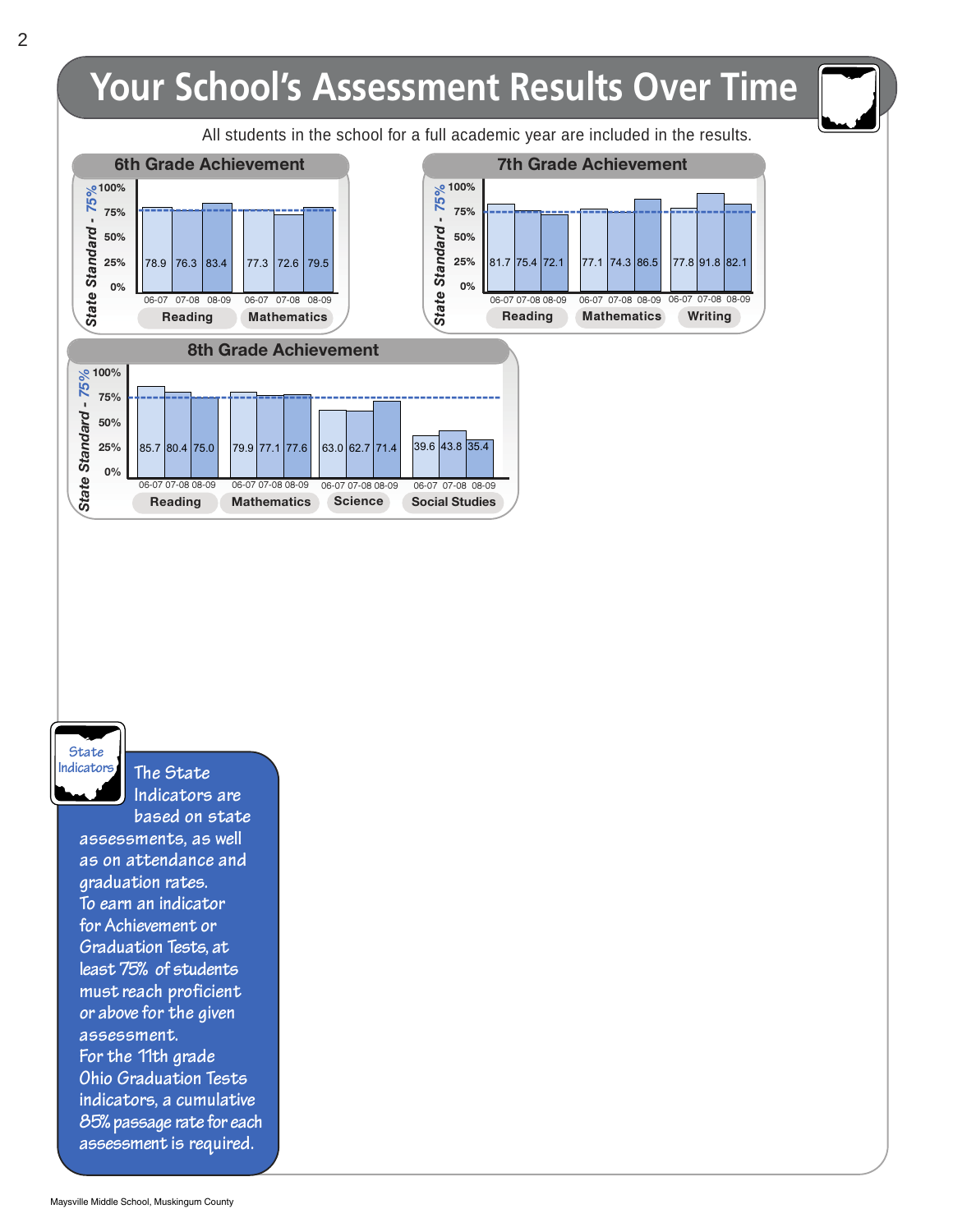## **Performance Index**

### **Performance Index Calculations for the 2008-2009 School Year**

| <b>Performance Level Across Grades</b><br>3-8 and 10 for all Tested Subjects<br>(Includes every student enrolled in<br>the school for a full academic year) | Percentage                      | X | Weight | $=$ | <b>Points</b> |  |
|-------------------------------------------------------------------------------------------------------------------------------------------------------------|---------------------------------|---|--------|-----|---------------|--|
| Untested                                                                                                                                                    | 0.0                             | X | 0.0    | $=$ | 0.0           |  |
| Limited                                                                                                                                                     | 5.6                             | X | 0.3    | $=$ | 1.7           |  |
| Basic                                                                                                                                                       | 21.8                            | X | 0.6    | $=$ | 13.1          |  |
| Proficient                                                                                                                                                  | 38.5                            | X | 1.0    | $=$ | 38.5          |  |
| Accelerated                                                                                                                                                 | 20.6                            | X | 1.1    | $=$ | 22.7          |  |
| Advanced                                                                                                                                                    | 13.4                            | X | 1.2    | $=$ | 16.1          |  |
|                                                                                                                                                             | Your School's Performance Index |   |        |     | ററ +          |  |

**Your School's Performance Index**



**The Performance Index reflects the achievement of every student enrolled for the fullacademic year. The Performance Index**

**is a weighted average that includes all tested subjects and grades and untested students. The greatest weight is given to advanced scores (1.2); the weights decrease for each performance level and a weight of zero is given to untested students. This results in a scale from 0 to 120 points. The Performance Index can be compared across years to show district achievement trends.**

**Performance Index Over Time Performance Index Over Time**

**2008-2009 2007-2008 2006-2007**

|                                                                                                                                                            |                            |         |                                        | JZ.I    | 92.1                                             | 92.1<br>91.9                           |
|------------------------------------------------------------------------------------------------------------------------------------------------------------|----------------------------|---------|----------------------------------------|---------|--------------------------------------------------|----------------------------------------|
|                                                                                                                                                            | <b>Value-Added Measure</b> |         |                                        |         |                                                  |                                        |
| <b>Overall Composite</b>                                                                                                                                   |                            |         | ratings for the 2008-2009 school year. |         | Scores reflect grade level and overall composite |                                        |
|                                                                                                                                                            | Grade 4                    | Grade 5 | Grade 6                                | Grade 7 | Grade 8                                          |                                        |
| <b>Reading</b>                                                                                                                                             |                            |         |                                        |         |                                                  |                                        |
| <b>Mathematics</b>                                                                                                                                         |                            |         |                                        |         |                                                  | <b>Legend</b>                          |
| Your school's Value-Added rating represents the progress your school<br>Value-Adde<br>has made with its students since last school year.                   |                            |         |                                        |         |                                                  | Above<br><b>Expected Growth</b>        |
| In contrast, achievement scores represent students' performance at a<br>point in time. A score of "Above" indicates greater than one year of               |                            |         |                                        |         |                                                  | Met<br><b>Expected Growth</b>          |
| progress has been achieved; "Met" indicates one year of progress has been<br>achieved; "Below" indicates less than one year of progress has been achieved. |                            |         |                                        |         |                                                  | <b>Below</b><br><b>Expected Growth</b> |

**Value-Added results are computed only for buildings that include sufficient testing data for students in any grade 4 through 8.**

**Value-Added results are computed only for buildings Value-Added results are computed only for buildings that include students in grades 4through 8. that include students in grades 4 through 8.**

**On the Web: reportcard.ohio.gov On the Web: reportcard.ohio.gov**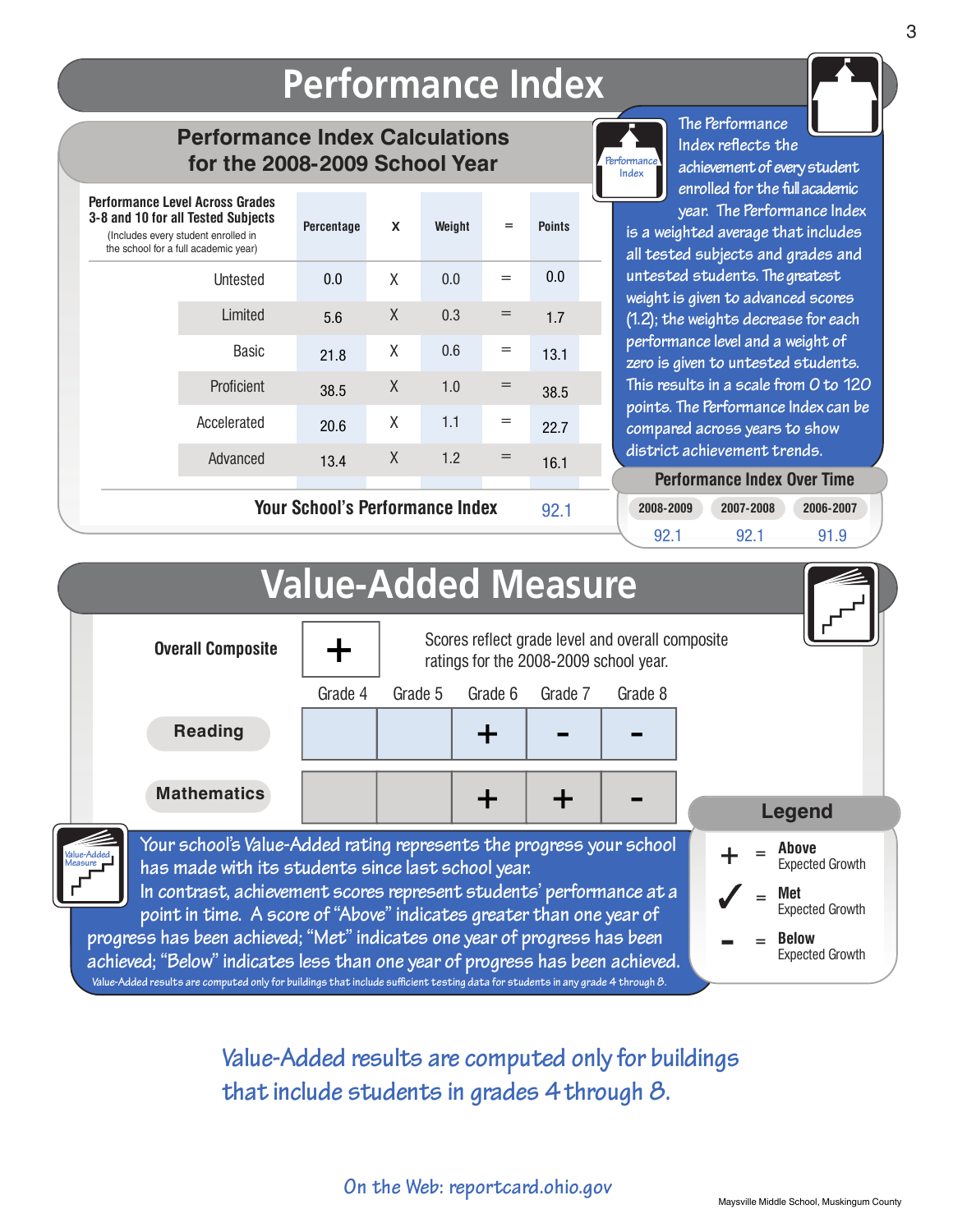

**Maysville Middle School, Muskingum County**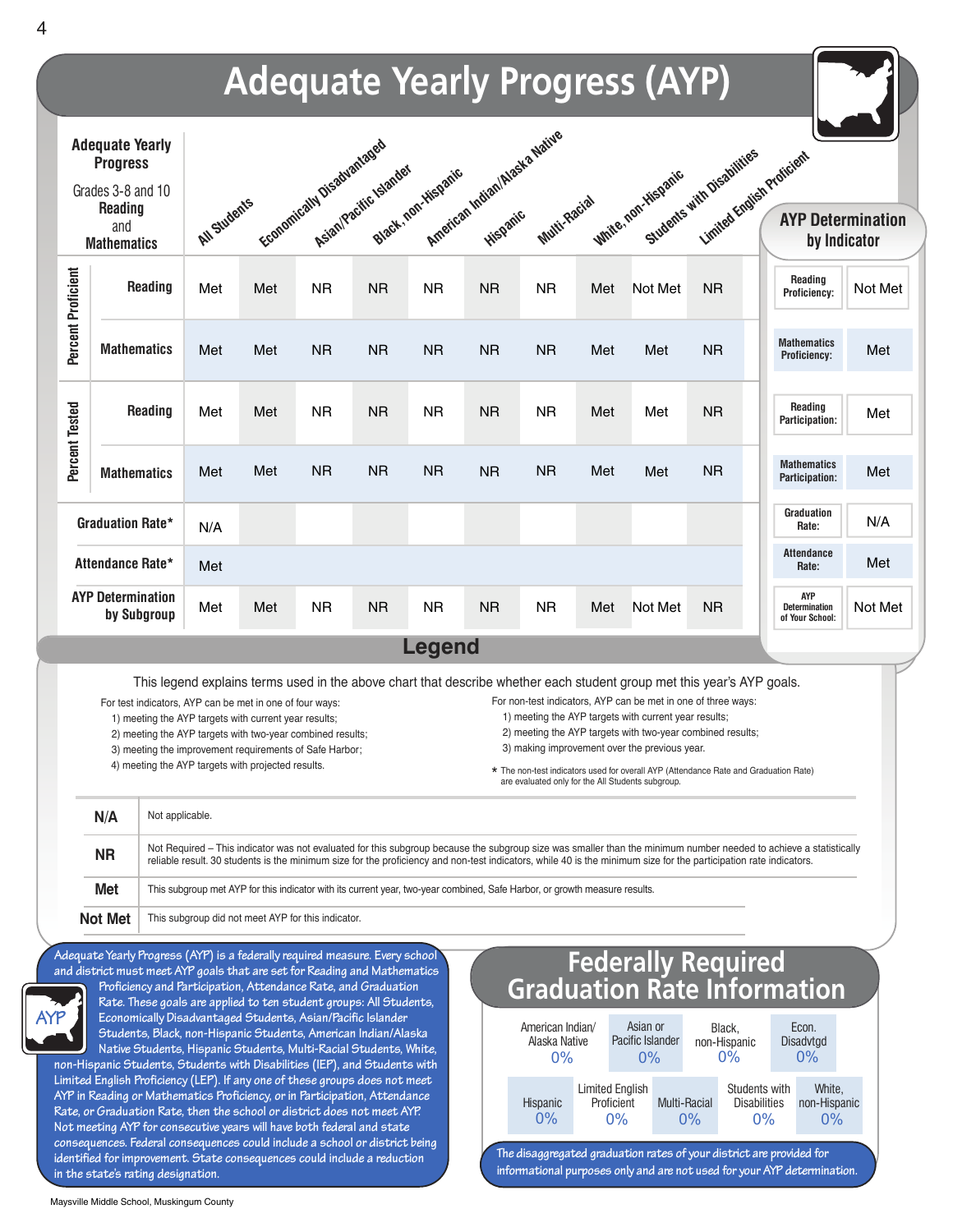# **State and Federally Required School Information**

|                                  | Black.<br>non-Hispanic   | American<br>Indian or<br>Alaska Native            | Asian or<br>Pacific<br><b>Islander</b> | Hispanic | Multi-<br>Racial  | White,<br>non-Hispanic | Non-<br><b>Disabled</b><br><b>Students</b> | Students<br>with<br><b>Disabilities</b> | Migrant                  | Non-<br>Econ.<br>Disadvtgd | Econ.<br>Disadvtgd | Limited<br>English<br>Proficient                     | Female       | Male         |
|----------------------------------|--------------------------|---------------------------------------------------|----------------------------------------|----------|-------------------|------------------------|--------------------------------------------|-----------------------------------------|--------------------------|----------------------------|--------------------|------------------------------------------------------|--------------|--------------|
|                                  |                          | <b>Percentage of Students Scoring Limited</b>     |                                        |          |                   |                        |                                            |                                         |                          |                            |                    |                                                      |              |              |
| Reading                          | --                       | $-$                                               | $\overline{\phantom{a}}$               | $-$      | --                | 4.9                    | 2.2                                        | 18.4                                    | $\overline{\phantom{a}}$ | 0.4                        | 9.4                | $\overline{\phantom{a}}$                             | 5.1          | 4.3          |
| Writing                          | --                       |                                                   |                                        |          | --                | 0.0                    | 0.0                                        | 0.0                                     | $\qquad \qquad -$        | 0.0                        | 0.0                | $\mathbf{u}$                                         | 0.0          | 0.0          |
| <b>Mathematics</b><br>Science    | --                       | $\overline{\phantom{a}}$                          | $\overline{\phantom{a}}$               | --       | $\qquad \qquad -$ | 6.1<br>0.5             | 2.4                                        | 26.3<br>3.2                             | $\qquad \qquad -$        | 2.7<br>0.0                 | 9.9<br>1.1         | $\sim$                                               | 7.5          | 4.7<br>0.0   |
| <b>Social Studies</b>            | --                       |                                                   | $\overline{\phantom{a}}$               |          | $- -$<br>$-1$     | 16.2                   | 0.0<br>11.8                                | 35.5                                    | $- -$<br>$- -$           | 5.8                        | 27.3               | $\overline{\phantom{a}}$<br>$\overline{\phantom{a}}$ | 1.0<br>18.3  | 12.5         |
|                                  |                          | <b>Percentage of Students Scoring Basic</b>       |                                        |          |                   |                        |                                            |                                         |                          |                            |                    |                                                      |              |              |
| Reading                          |                          | $\overline{\phantom{a}}$                          | --                                     |          | $\qquad \qquad -$ | 18.2                   | 13.6                                       | 44.7                                    | $\qquad \qquad -$        | 10.9                       | 26.6               | $\overline{\phantom{a}}$                             | 17.6         | 19.2         |
| Writing                          | --                       | $-$                                               |                                        |          | $- -$             | 17.9                   | 13.7                                       | 50.0                                    | $- -$                    | 8.7                        | 26.8               | $\overline{\phantom{a}}$                             | 11.3         | 24.6         |
| <b>Mathematics</b>               |                          | $\overline{a}$                                    | $-$                                    | $\sim$   | $\sim$            | 12.7                   | 8.7                                        | 36.8                                    | $-$                      | 4.3                        | 22.7               | $\overline{a}$                                       | 15.3         | 10.7         |
| Science                          | --                       | --                                                | $-$                                    | --       | $- -$             | 28.1                   | 23.0                                       | 54.8                                    | $- -$                    | 18.3                       | 39.8               | $\overline{\phantom{a}}$                             | 38.5         | 15.9         |
| <b>Social Studies</b>            |                          |                                                   |                                        |          | --                | 47.0                   | 49.1                                       | 48.4                                    | $- -$                    | 42.3                       | 56.8               | $\sim$                                               | 51.9         | 45.5         |
|                                  |                          | <b>Percentage of Students Scoring Proficient</b>  |                                        |          |                   |                        |                                            |                                         |                          |                            |                    |                                                      |              |              |
| Reading                          |                          |                                                   |                                        |          | --                | 43.4                   | 45.5                                       | 34.2                                    | $\qquad \qquad -$        | 45.3                       | 42.1               | $\overline{\phantom{a}}$                             | 40.4         | 47.4         |
| Writing                          | $-$                      | $-$                                               | --                                     | $-$      | --                | 43.3                   | 46.0                                       | 25.0                                    | $- -$                    | 36.2                       | 50.7               | $\mathbf{u}$                                         | 42.3         | 44.9         |
| <b>Mathematics</b>               | --                       | $\overline{\phantom{a}}$                          | $\overline{\phantom{a}}$               | $- -$    | $- -$             | 39.0                   | 42.1                                       | 25.0                                    | $- -$                    | 38.3                       | 40.8               | $\sim$                                               | 40.0         | 38.9         |
| Science<br><b>Social Studies</b> | $-$                      | $\sim$<br>$-$                                     | $-$                                    | $-$      | $- -$<br>$- -$    | 36.2<br>21.1           | 37.9<br>23.0                               | 35.5<br>6.5                             | $- -$                    | 35.6<br>27.9               | 39.8<br>11.4       | $\sim$<br>$\overline{a}$                             | 32.7<br>19.2 | 43.2<br>21.6 |
|                                  |                          |                                                   |                                        |          |                   |                        |                                            |                                         | $- -$                    |                            |                    |                                                      |              |              |
|                                  |                          | <b>Percentage of Students Scoring Accelerated</b> |                                        |          |                   |                        |                                            |                                         |                          |                            |                    |                                                      |              |              |
| Reading                          |                          |                                                   |                                        |          | --                | 22.2                   | 25.7                                       | 2.6                                     | $\overline{\phantom{a}}$ | 28.1                       | 15.5               | $\overline{\phantom{a}}$                             | 23.9         | 20.1         |
| Writing<br><b>Mathematics</b>    | $-$<br>$-$               | --                                                | $-$                                    |          | --<br>$- -$       | 34.3<br>20.8           | 35.5<br>22.8                               | 25.0<br>6.6                             | $- -$<br>$- -$           | 47.8<br>26.2               | 21.1<br>13.7       | $\mathbf{u}$<br>$\mathbf{u}$                         | 42.3<br>21.2 | 26.1<br>19.2 |
| Science                          | --                       |                                                   | --                                     |          | $-$               | 21.1                   | 23.0                                       | 6.5                                     | $- -$                    | 25.0                       | 14.8               | $\mathbf{u}$                                         | 19.2         | 21.6         |
| <b>Social Studies</b>            |                          |                                                   |                                        |          | --                | 8.6                    | 8.1                                        | 9.7                                     | $- -$                    | 12.5                       | 3.4                | $\sim$                                               | 3.8          | 13.6         |
|                                  |                          | <b>Percentage of Students Scoring Advanced</b>    |                                        |          |                   |                        |                                            |                                         |                          |                            |                    |                                                      |              |              |
| Reading                          | $\overline{\phantom{a}}$ | $-$                                               | $\overline{\phantom{a}}$               | $-$      | --                | 11.2                   | 13.1                                       | 0.0                                     | $\overline{\phantom{a}}$ | 15.2                       | 6.4                | $\mathbf{u}$                                         | 12.9         | 9.0          |
| Writing                          | $\overline{\phantom{a}}$ | $\sim$                                            | $- -$                                  | $-1$     | $\frac{1}{2}$     | 4.5                    | 4.8                                        | 0.0                                     | $\overline{\phantom{a}}$ | 7.2                        | 1.4                | $\mathbf{u}$                                         | 4.2          | 4.3          |
| <b>Mathematics</b>               | --                       | --                                                | $\overline{\phantom{a}}$               | --       | $\frac{1}{2}$     | 21.4                   | 24.0                                       | 5.3                                     | $- -$                    | 28.5                       | 12.9               | $\mathbf{u}$                                         | 16.1         | 26.5         |
| Science                          | --                       | --                                                | $-$                                    | $- -$    | $- -$             | 14.1                   | 16.1                                       | 0.0                                     | $- -$                    | 21.2                       | 4.5                | $\overline{\phantom{a}}$                             | 8.7          | 19.3         |
| <b>Social Studies</b>            |                          | --                                                | $\sim$                                 | --       | $-1$              | 7.0                    | 8.1                                        | 0.0                                     | $- -$                    | 11.5                       | 1.1                | $\overline{a}$                                       | 6.7          | 6.8          |
|                                  |                          |                                                   |                                        |          |                   |                        |                                            |                                         |                          |                            |                    |                                                      |              |              |

#### Your School's Percentage of Students at Each Performance Level

### **Your School's Students 2008-2009**

| <b>Average Daily</b><br><b>Student</b><br><b>Enrollment</b> | <b>Black,</b><br>non-<br><b>Hispanic</b> | American<br>Indian or<br>Alaska Native | Asian or<br><b>Pacific</b><br><b>Islander</b> | <b>Hispanic</b> | <b>Multi-Racial</b> | White,<br>non-<br><b>Hispanic</b> | <b>Economically</b><br><b>Disadvantaged</b> | Limited<br>Enalish<br><b>Proficient</b> | <b>Students</b><br>with<br><b>Disabilities</b> | <b>Migrant</b> |
|-------------------------------------------------------------|------------------------------------------|----------------------------------------|-----------------------------------------------|-----------------|---------------------|-----------------------------------|---------------------------------------------|-----------------------------------------|------------------------------------------------|----------------|
| 504                                                         | $- -$                                    | $- -$                                  | $- -$                                         | $- -$           | $- -$               | 95.9%                             | .5%                                         | --                                      | .6%<br>ĥ                                       | $- -$          |

*-- =Not Calculated/Not Displayed when there are fewer than 10 in the group.*

**Number of Limited English Proficient Students Excluded from Accountability Calculations**

**Under the federal No Child Left Behind Act, states are required to report certain data about schools and teachers. Data presented here are for reporting purposes only and are not used in the computation of the state designation for districts and schools.**

### **Federally Required School Teacher Information**

|                                                                                                                                                                        | <b>Your Building</b>        | <b>Your District</b>                                                        |
|------------------------------------------------------------------------------------------------------------------------------------------------------------------------|-----------------------------|-----------------------------------------------------------------------------|
| Percentage of teachers with at least a Bachelor's Degree                                                                                                               | 100.0                       | 98.5                                                                        |
| Percentage of teachers with at least a Master's Degree                                                                                                                 | 64.5                        | 54.3                                                                        |
| Percentage of core academic subject elementary and secondary<br>classes not taught by highly qualified teachers                                                        | 0.0                         | 2.2                                                                         |
| Percentage of core academic subject elementary and secondary<br>classes taught by properly certified teachers                                                          | 97.5                        | 98.3                                                                        |
| Percentage of core academic subject elementary and secondary classes taught by<br>teachers with temporary, conditional or long-term substitute certification/licensure | <b>Your Building</b><br>0.0 | <b>High-Poverty</b><br><b>Low-Poverty</b><br>School*<br>School*<br>NC<br>NC |

\*High-poverty schools are those ranked in the top quartile based on the percentage of economically disadvantaged students. Low-poverty schools are those ranked in the bottom quartile based on the percentage of economically Your building is a high-poverty school if a percentage appears in Column 2. Your building is a low-poverty school if a percentage appears in Column 3. Your building is neither a high-poverty school or a low-poverty school -- =Not Calculated/Not Displayed when there are fewer than 10 in the group.

**--**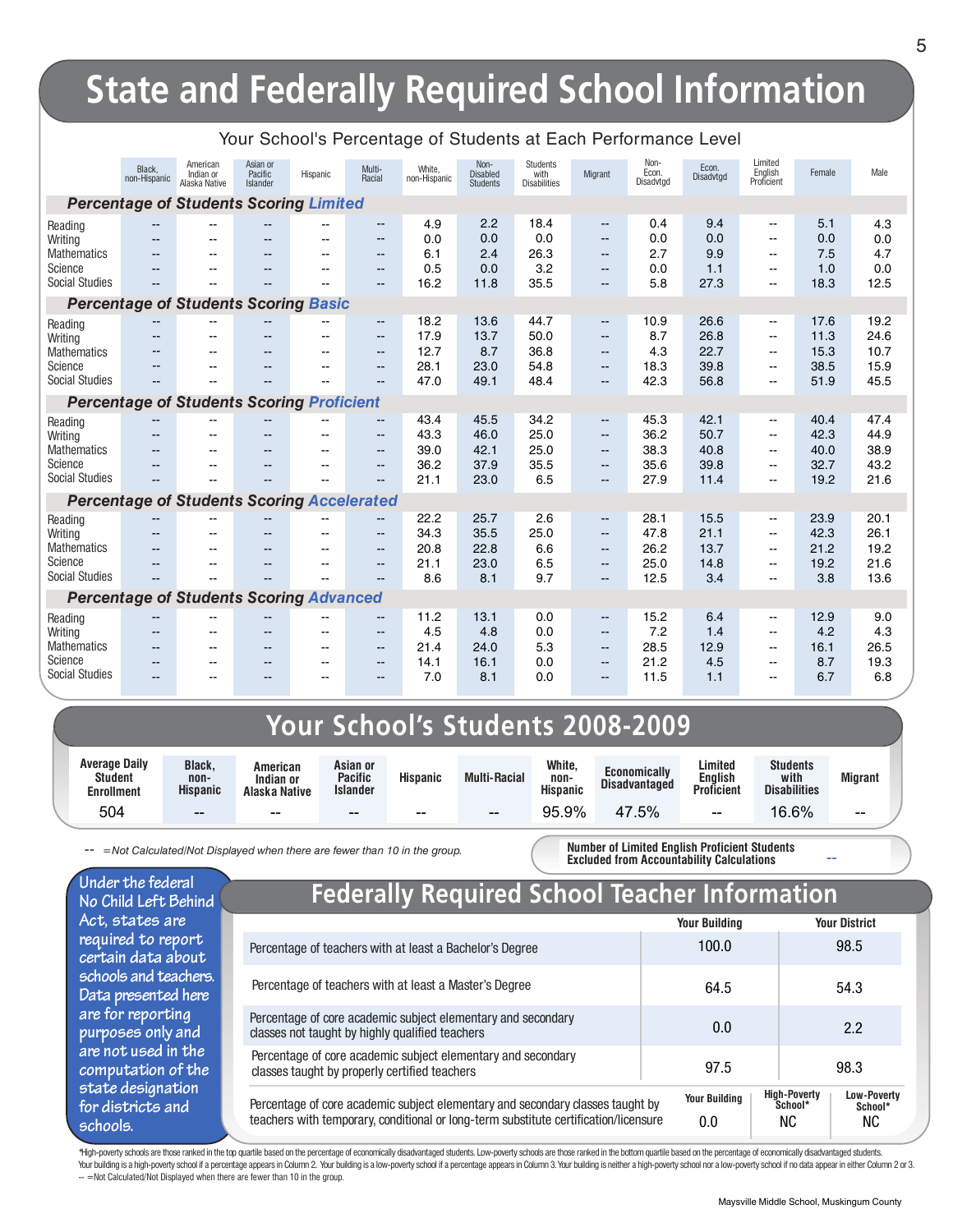## **Measures of a Rigorous Curriculum for the Class of 2008**

| <b>Measure</b>                                         | 2007-08 Graduates | Data Source         |
|--------------------------------------------------------|-------------------|---------------------|
| <b>Graduation Rate</b>                                 | --                | <b>EMIS</b>         |
| Mean ACT Score                                         | 0                 | ACT Corp., EMIS     |
| Percent of Graduates participating in the ACT          |                   | ACT Corp., EMIS     |
| Mean SAT Score                                         | 0                 | College Board, EMIS |
| Percent of Graduates participating in the SAT          |                   | College Board, EMIS |
| Percent of Graduates graduating with an Honors Diploma | --                | <b>EMIS</b>         |
| Number of Graduates participating in an AP test        | 0                 | College Board       |
| Percent of Graduates with an AP score of 3 or above    | NА                | College Board, EMIS |

**The Measures of a Rigorous Curriculum are intended to report on the completion of a rigorous curriculum and other indicators of student success that ensure students leave school with the knowledge and skills needed to succeed in college, careers and citizenship. These indicators pertain to schools that have any combination of grades 10, 11and12.**

#### **Legend**

**EMIS** - Education Management Information System of the Ohio Department of Education

**ACT College Entrance Exam** - Nonprofit organization that administers the ACT college entrance test

**College Board (SAT)**- Nonprofit association that administers the SAT exam

**AP** - Advanced Placement, a program offering courses/exams that provide students the opportunity to earn credit or advanced standing at colleges and universities

#### **The National Assessment of Educational Progress (NAEP),**

**often referred to as "The Nation's Report Card," is the only nationally representative and continuing** assessment that enables the comparision of performance in Ohio and other states in various **subject areas. Schools and students within each state are selected randomly to be a part of the assessment. Not all students in the state or in a particular school take the assessment.** Data are reported at the state level only, and there are no individual student or even school **summary results. The assessments are conducted in mathematics, reading, science, writing, the arts, civics, economics, geography and U.S. history.**

**To view Ohio's most recent NAEP results, go to:**

http://education.ohio.gov

**and search for key word "NAEP"**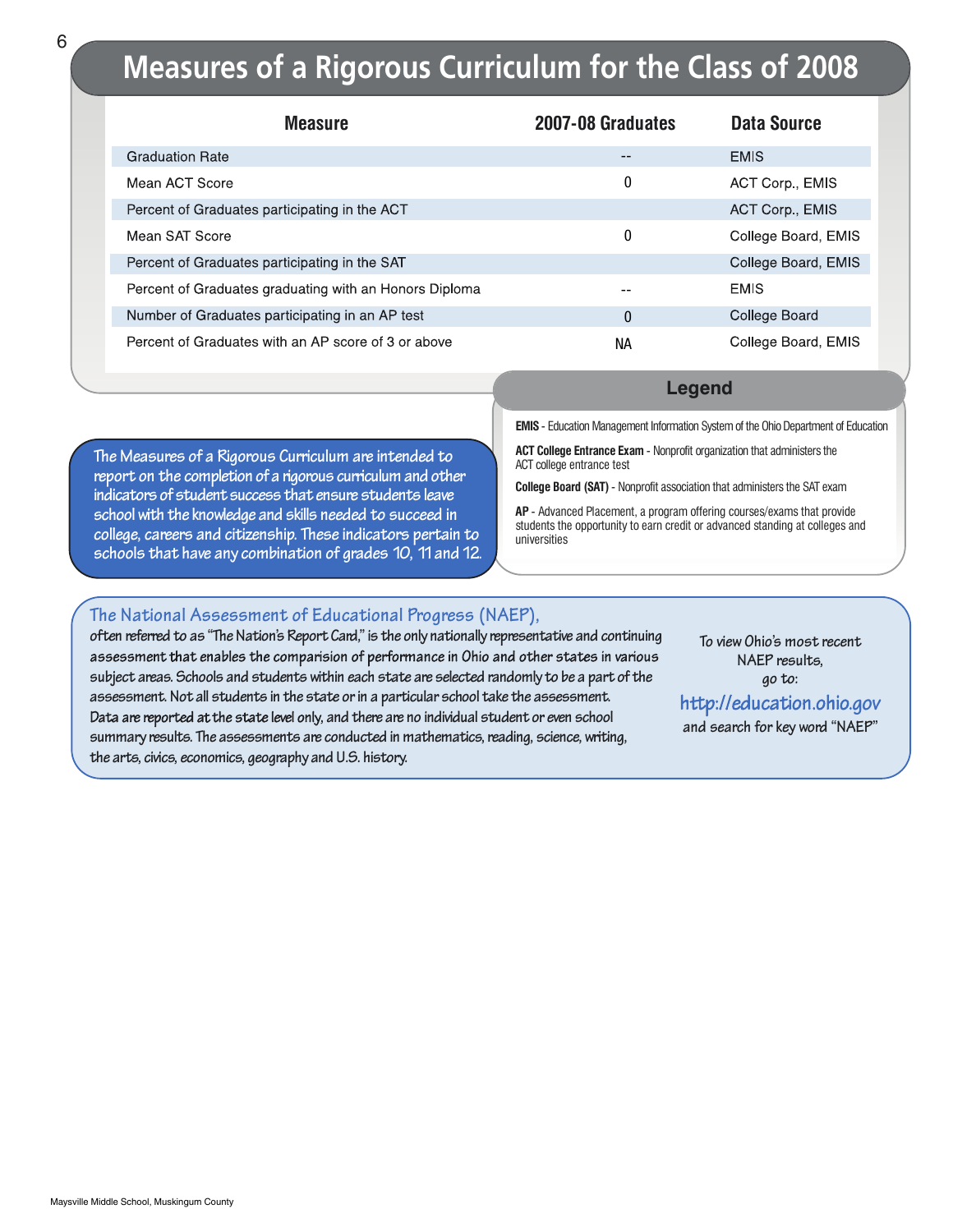# **Determining Your School's Designation**

**Determining your school's report card designation is a multi-step process. The first step is to determine a preliminary designation, which is based on the following components: 1) the percentage of indicators met, 2) the performance index and 3) AYP determination.**

| <b>Indicators Met</b> |               | <b>Performance Index</b> |     | <b>AYP Designation</b> |     | <b>Preliminary Designation</b> |
|-----------------------|---------------|--------------------------|-----|------------------------|-----|--------------------------------|
| 94%-100%              | or            | 100 to 120               | and | Met or Not Met         | $=$ | <b>Excellent</b>               |
| 75%-93.9%             | <sub>or</sub> | 90 to 99.9               | and | Met or Not Met         | $=$ | <b>Effective</b>               |
| $0\% - 74.9\%$        | or            | 0 to $89.9$              | and | Met                    | $=$ | <b>Continuous</b>              |
| 50%-74.9%             | <sub>or</sub> | 80 to 89.9               | and | Not Met                | $=$ | <b>Improvement</b>             |
| 31%-49.9%             | <sub>or</sub> | 70 to 79.9               | and | Not Met                | $=$ | <b>Academic Watch</b>          |
| $0\% - 30.9\%$        | and           | 0 to 69.9                | and | Not Met                | $=$ | <b>Academic Emergency</b>      |

**The preliminary designation results from identifying the higher value between the percentage of indicators met by your school and your school's performance index. AYP then is evaluated to determine its effect on the preliminary designation. There are three ways in which AYP can affect the preliminary designation.**

- **1. If a school meets AYP in the current year, it can be rated no lower than Continuous Improvement.**
- **2. If a school does not meet AYP for three consecutive years and in the current year it does not meet AYP in more than one student group, it can be rated no higher than Continuous Improvement.**
- **3. In all other cases, AYP has no effect on the preliminary designation.**

**Once the preliminary designation is determined, Value-Added, the fourth measure in the accountability system, is evaluated to determine the impact (if any) on the school's final designation.**

- **1. If your school's designation is restricted to Continuous Improvement due to AYP, Value-Added has no impact on the designation and the preliminary designation becomes the final designation.**
- **2. If your school experiences above expected growth for at least two consecutive years, your school's final designation will increase by one designation.**
- **3. If your school experiences below expected growth for at least three consecutive years, your school's final designation will decrease by one designation.**

| <b>Preliminary Designation</b>       |     | Value-Added Measure*                                   | <b>Final Designation</b>          |  |  |
|--------------------------------------|-----|--------------------------------------------------------|-----------------------------------|--|--|
| <b>Excellent</b>                     |     | Above expected growth for at least 2 consecutive years | <b>Excellent with Distinction</b> |  |  |
|                                      | and | Below expected growth for at least 3 consecutive years | <b>Effective</b>                  |  |  |
| <b>Effective</b>                     | and | Above expected growth for at least 2 consecutive years | <b>Excellent</b>                  |  |  |
|                                      |     | Below expected growth for at least 3 consecutive years | <b>Continuous Improvement</b>     |  |  |
| <b>Continuous Improvement</b><br>and |     | Above expected growth for at least 2 consecutive years | <b>Effective</b>                  |  |  |
|                                      |     | Below expected growth for at least 3 consecutive years | <b>Academic Watch</b>             |  |  |
| <b>Academic Watch</b>                | and | Above expected growth for at least 2 consecutive years | <b>Continuous Improvement</b>     |  |  |
|                                      |     | Below expected growth for at least 3 consecutive years | <b>Academic Emergency</b>         |  |  |
| <b>Academic Emergency</b>            | and | Above expected growth for at least 2 consecutive years | <b>Academic Watch</b>             |  |  |
|                                      |     | Below expected growth for at least 3 consecutive years | <b>Academic Emergency</b>         |  |  |

**\*In all other cases, including if your school's designation has been restricted to Continuous Improvement, then Value-Added will have no impact on the designation and the preliminary designation becomes the final designation.**